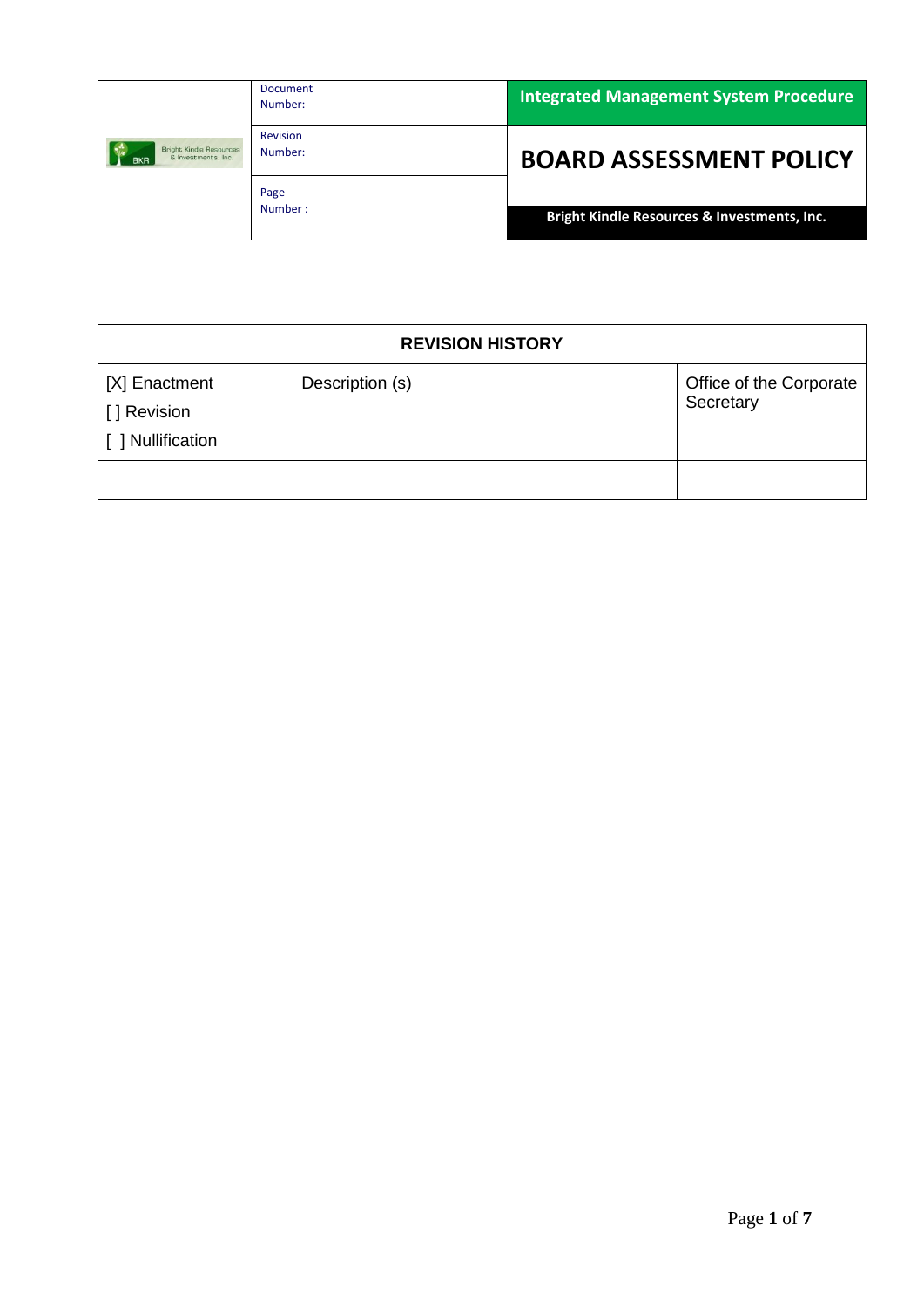|                                                                     | <b>Document</b><br>Number: | <b>Integrated Management System Procedure</b> |
|---------------------------------------------------------------------|----------------------------|-----------------------------------------------|
| <b>Bright Kindle Resources</b><br>& Investments, Inc.<br><b>BKR</b> | <b>Revision</b><br>Number: | <b>BOARD ASSESSMENT POLICY</b>                |
|                                                                     | Page<br>Number:            | Bright Kindle Resources & Investments, Inc.   |

#### **1.0 POLICY STATEMENT**

In line with corporate governance best practices, and to comply with various provisions on Assessing Board Performance as contained in the Company's 2020 Revised Corporate Governance Manual dated 9 July 2020<sup>1</sup> in relation to Securities and Exchange Commission (SEC) Memorandum Circular (MC) No. 24, Series of 2019, otherwise known as the "Code of Corporate Governance for Public Companies and Registered Issuers", the Board of Directors (hereinafter the "**Board**") of **Bright Kindle Resources & Investments, Inc.** (hereinafter the "**Company**"), hereby formalizes this **Board Assessment Policy** (the "**Policy**") and the attached assessment forms and/or questionnaires, all of which may be adopted by the Company's subsidiaries.

The Policy is adopted in line with the Company and the Board's commitment to sustaining good corporate governance and continuous efforts to improve, identify, and address any gaps in its structure, policies, and functioning. The Board recognizes the importance of formally assessing how effectively it is performing its role relative to the Company's and its own objectives and goals. The Policy is in line with this premise that the Board shall conduct an annual Board performance assessment.

### **2.0 OBJECTIVE**

1

The objectives of the Policy are to enable the Board to:

- **2.1** Periodically identify opportunities to implement more effective procedures and structures to improve Board functioning, operations, and performance and determine gaps in current Board practices and introduce appropriate remedial measures;
- **2.2** Obtain important feedback and views from the members of the Board which will collectively form part of Company's overall strategy, performance and/or future directions or endeavors;
- **2.3** Identify where support functions of areas such as the Office of the Corporate

<sup>&</sup>lt;sup>1</sup> Section 6. Assessing Board Performance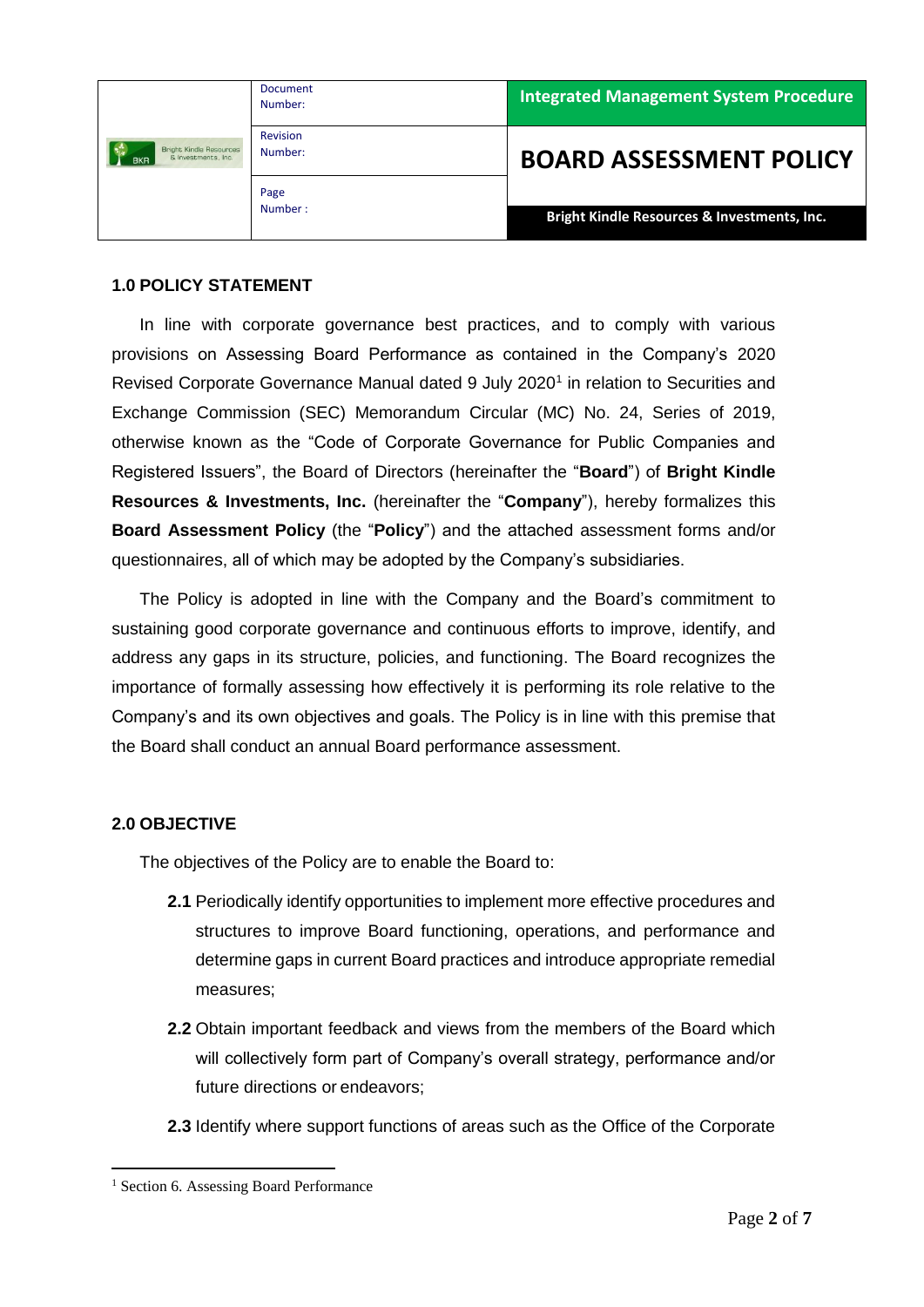|                                                                     | <b>Document</b><br>Number: | <b>Integrated Management System Procedure</b> |
|---------------------------------------------------------------------|----------------------------|-----------------------------------------------|
| <b>Bright Kindle Resources</b><br>& Investments, Inc.<br><b>BKR</b> | <b>Revision</b><br>Number: | <b>BOARD ASSESSMENT POLICY</b>                |
|                                                                     | Page<br>Number:            | Bright Kindle Resources & Investments, Inc.   |

Secretary and Board Committees can be enhanced to support overall Board functioning and governance.

### **3.0 SCOPE**

The Policy has been framed with an objective to ensure individual directors of the Company ("**Directors**") and the Board as a whole, work efficiently and effectively in achieving their functions, duties and responsibilities, for the benefit of the Company and its stakeholders. Accordingly, the Policy provides guidance on the annual performance evaluation, of:

- (i) The Individual Directors (including the Chairperson and Independent Directors of the Company ("**Independent Directors**"));
- (ii) the Board as a whole; and
- (iii) the various committees of the Board ("**Board Committees**").

# **4.0 AUTHORITY AND RESPONSIBILITIES**

**4.1** Unless a different methodology is approved by the Board, the Company adopts self-assessment as its performance evaluation methodology of choice given the size, industry, and nature of its operations. Each individual Director will be requested to complete a standard self-assessment as follows:

| <b>Performance</b><br><b>Evaluation</b>                  | Self -<br><b>Assessment</b> | <b>Evaluated By</b>        | <b>Forms and</b><br><b>Criteria</b> |
|----------------------------------------------------------|-----------------------------|----------------------------|-------------------------------------|
| <b>Board of Directors</b>                                |                             | Each Individual Director/s | See Annex A                         |
| <b>Board Chairman and</b><br><b>Individual Directors</b> |                             | Each Individual Director/s | See Annex A                         |
| <b>Board Committees</b>                                  |                             | Members of Committee Only  | See Annex B                         |

**4.2** The Office of the Corporate Secretary will administer and coordinate the accomplishment and completion of the assessment forms and/or questionnaires, and shall keep all the accomplished forms and related records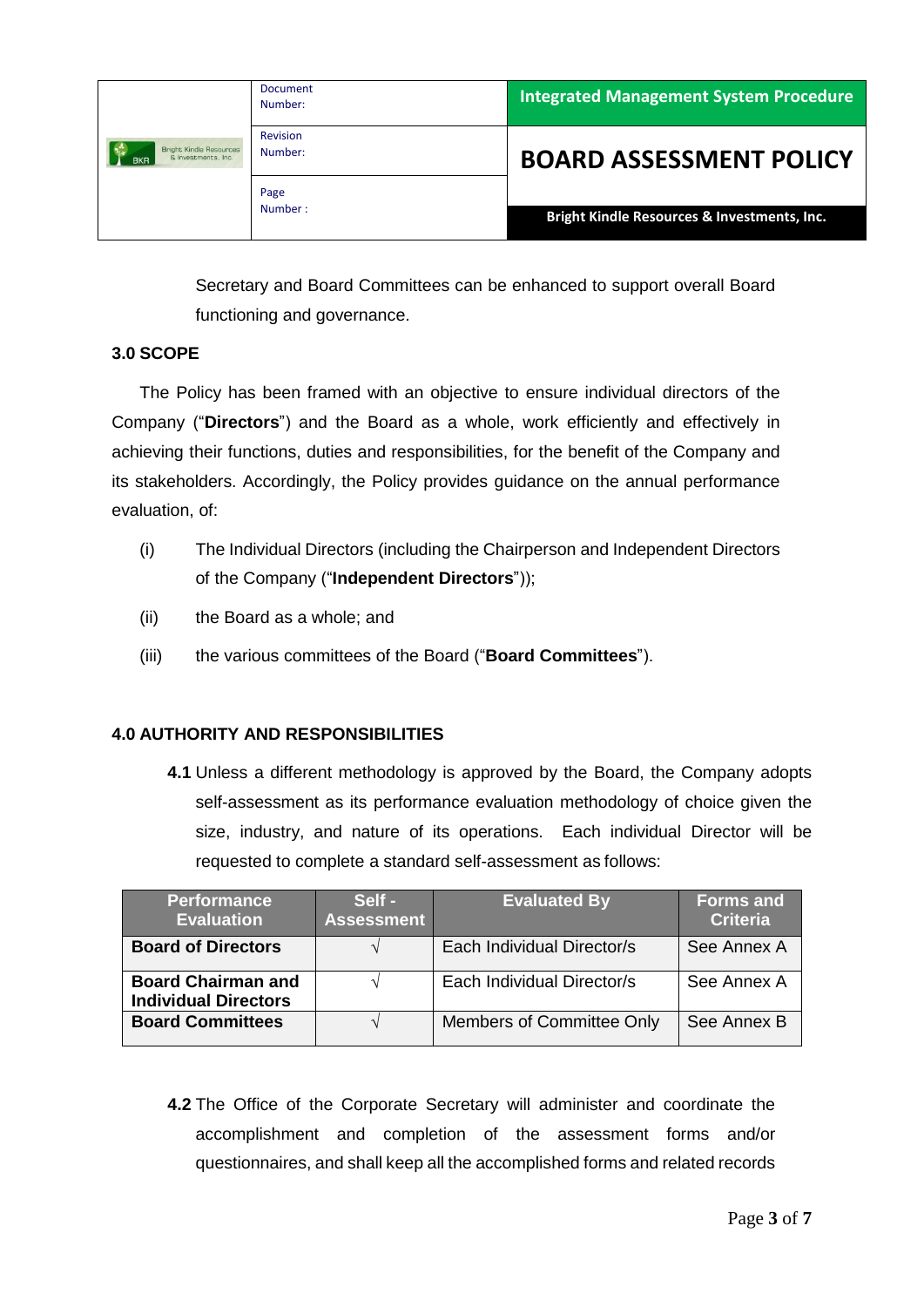| <b>Bright Kindle Resources</b><br>& Investments, Inc.<br><b>BKR</b> | <b>Document</b><br>Number: | <b>Integrated Management System Procedure</b> |
|---------------------------------------------------------------------|----------------------------|-----------------------------------------------|
|                                                                     | <b>Revision</b><br>Number: | <b>BOARD ASSESSMENT POLICY</b>                |
|                                                                     | Page<br>Number:            |                                               |
|                                                                     |                            | Bright Kindle Resources & Investments, Inc.   |

for a period of no less than three (3) years from date of assessment.

- **4.3** The performance evaluation shall be completed on an annual calendar year (e.g., January 1 – December 31) basis.
- **4.4** Individual members of the Board and the Board Committees shall accomplish respective Self-Assessment Questionnaires attached as **Annexes A, B, and C**. Directors who are members different Board Committees shall accomplish each appropriate questionnaire in connection with the relevant Board Committee.

# **5.0 GUIDELINES**

**5.1 Criteria for Evaluation.** The criteria for evaluation are laid out in the relevant Annexes. These include quantitative questions along with an option to provide qualitative comments. Each of the questions have the following five options:

| <b>Rating</b> | <b>Remarks</b>       |  |
|---------------|----------------------|--|
|               | Excellent            |  |
|               | <b>Above Average</b> |  |
|               | Average              |  |
|               | <b>Below Average</b> |  |
|               | Poor                 |  |

### **5.2 Process Flow**

The Board Assessment shall be conducted in accordance with the process flow set out below.

- **5.2.1** The Office of the Corporate Secretary ("**OCS**") will provide Individual Directors with the appropriate Self-Assessment Questionnaire/s within the first quarter following the calendar year which is subject of assessment.
- **5.2.2** Accomplished forms shall be signed and forwarded to the Office of the Corporate Secretary within seven (7) calendar days from date of distribution;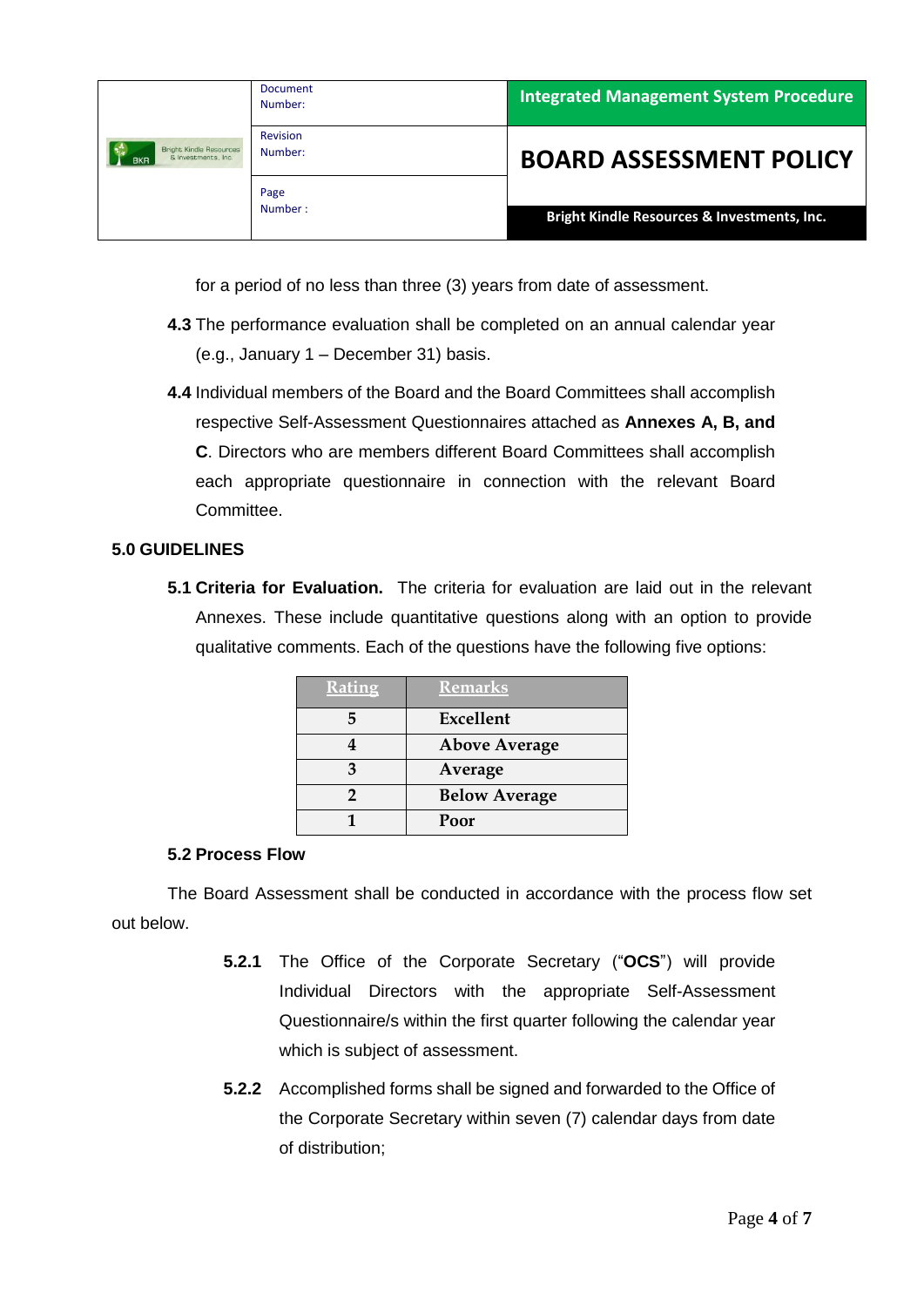| <b>Bright Kindle Resources</b><br>& Investments, Inc.<br><b>BKR</b> | <b>Document</b><br>Number: | <b>Integrated Management System Procedure</b>          |
|---------------------------------------------------------------------|----------------------------|--------------------------------------------------------|
|                                                                     | <b>Revision</b><br>Number: | <b>BOARD ASSESSMENT POLICY</b>                         |
|                                                                     | Page<br>Number:            | <b>Bright Kindle Resources &amp; Investments, Inc.</b> |

**5.2.3** The annual results of the assessment process shall be reported by the Office of Corporate Secretary to, and included in the discussions as needed, during the next regular and/or special meeting of the Audit, Governance, Risk Oversight and Related Party Transactions Committee ("**AGRR Committee**"), for endorsement to the Board.

Within three (3) years from the date of assessment, the Office of the Corporate Secretary may assess the continued efficacy of the adopted methodology and process flow and propose improvements thereof.



# **PROCESS FLOW DIAGRAM**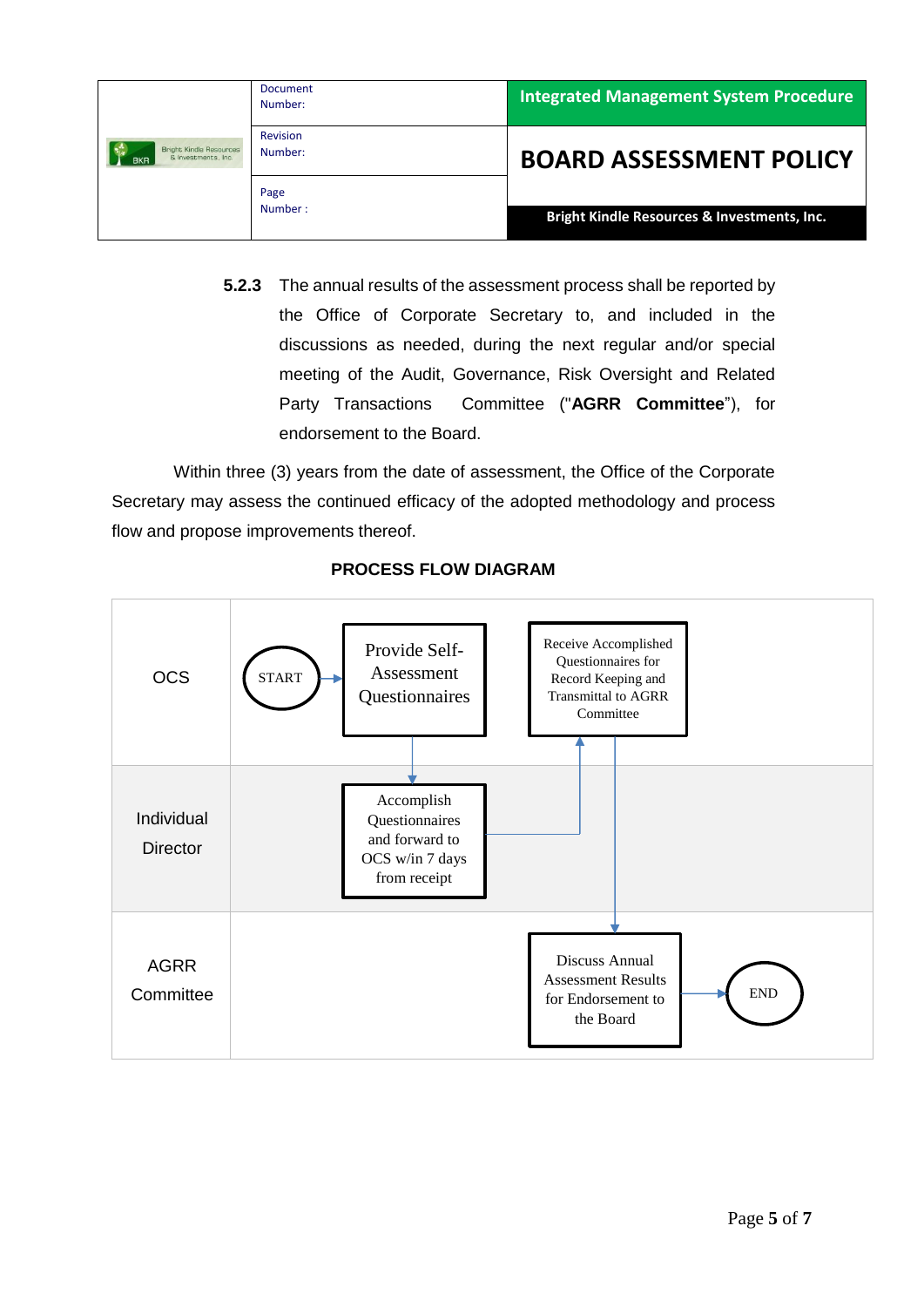|                                                                     | <b>Document</b><br>Number: | <b>Integrated Management System Procedure</b> |
|---------------------------------------------------------------------|----------------------------|-----------------------------------------------|
| <b>Bright Kindle Resources</b><br>& Investments, Inc.<br><b>BKR</b> | <b>Revision</b><br>Number: | <b>BOARD ASSESSMENT POLICY</b>                |
|                                                                     | Page<br>Number:            | Bright Kindle Resources & Investments, Inc.   |

# **5.3 Draft Statement To be Incorporated in the Annual Corporate Governance Report (ACGR) and other public disclosure requirements:**

*"As required under Section \_\_\_\_ of \_\_\_\_\_, a comprehensive exercise for evaluation ofthe performances of every individual director, the Board as a whole, and its Committees, has been carried out by the Company per the evaluation criteria formulated and approved by the Board.*

*Having regard to the industry, size and nature of business that the Company is engaged in, the evaluation methodology adopted is, in the opinion of the Board, sufficient, appropriate and is found to serve the purposes of promoting good corporate governance and compliance with \_\_\_."*

# **5.4 Policy Review and Amendments**

As performance review is not a static process and requires periodical review, the Audit Governance, Risk Oversight and Related Party Transactions Committee shall review the Policy, at least once in every three (3) year period from date of enactment or adoption. Any changes made in the Policy shall be subject to approval by the Board of Directors of the Company. The Policy may be amended by passing a resolution at a meeting of the Audit Governance, Risk Oversight and Related Party Transactions Committee and confirmed, approved, or ratified by the Board.

### **5.5 Effectivity**

This Policy shall commence immediately upon approval of the Board of Directors.